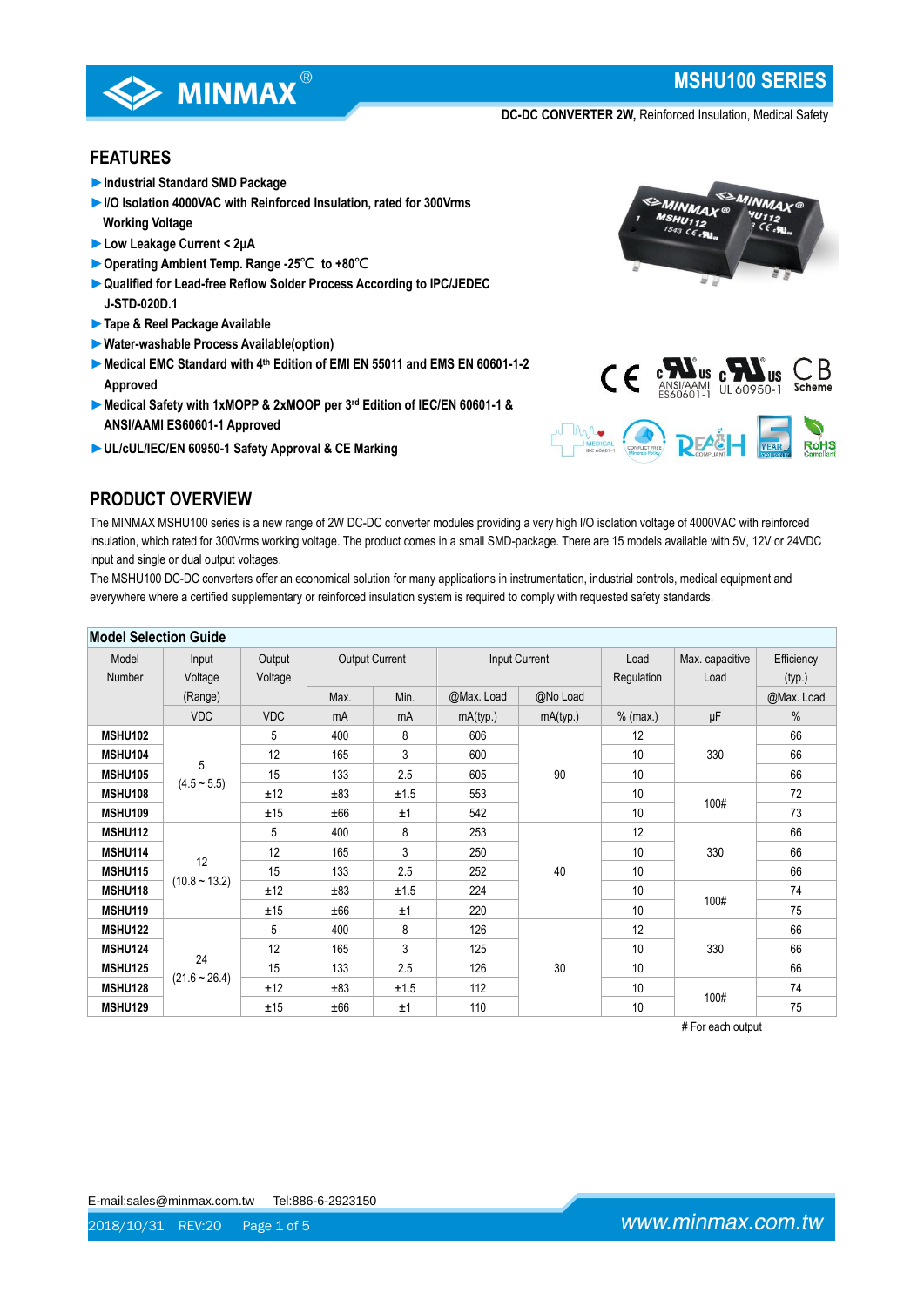

**DC-DC CONVERTER 2W,** Reinforced Insulation, Medical Safety

### **Input Specifications**

| Parameter                         | Model            | Min.   | Typ.                     | Max.               | Unit       |  |  |
|-----------------------------------|------------------|--------|--------------------------|--------------------|------------|--|--|
|                                   | 5V Input Models  | 4.5    | 5                        | 5.5                |            |  |  |
| Input Voltage Range               | 12V Input Models | 10.8   | 12                       | 13.2               | <b>VDC</b> |  |  |
|                                   | 24V Input Models | 21.6   | 24                       | 26.4               |            |  |  |
|                                   | 5V Input Models  | $-0.7$ | $\overline{\phantom{a}}$ | 9                  |            |  |  |
| Input Surge Voltage (1 sec. max.) | 12V Input Models | $-0.7$ | ---                      | 18                 |            |  |  |
|                                   | 24V Input Models | $-0.7$ | ---                      | 30                 |            |  |  |
| Input Filter                      | All Models       |        |                          | Internal Capacitor |            |  |  |

| <b>Output Specifications</b>           |                                     |                          |       |                           |            |  |
|----------------------------------------|-------------------------------------|--------------------------|-------|---------------------------|------------|--|
| Parameter                              | Conditions                          | Min.                     | Typ.  | Max.                      | Unit       |  |
| <b>Output Voltage Setting Accuracy</b> |                                     | $---$                    | ±2.0  | ±4.0                      | %Vnom.     |  |
| Output Voltage Balance                 | Dual Output, Balanced Loads         | ---                      | ±0.1  | ±1.0                      | $\%$       |  |
| Line Regulation                        | Vin=Min. to Max. @Full Load         | $\overline{\phantom{a}}$ | ±1.2  | ±1.5                      | $\%$       |  |
| Load Regulation                        | lo=20% to 100%                      |                          |       | See Model Selection Guide |            |  |
| Ripple & Noise                         | 0-20 MHz Bandwidth                  | $---$                    | ---   | 150                       | $mV_{P-P}$ |  |
| <b>Temperature Coefficient</b>         |                                     | $---$                    | ±0.01 | ±0.02                     | $\%$ /°C   |  |
| Short Circuit Protection               | 0.5 Second Max., Automatic Recovery |                          |       |                           |            |  |

| <b>Isolation, Safety Standards</b>                      |                                                                                                                                                                                                 |      |      |      |               |  |  |
|---------------------------------------------------------|-------------------------------------------------------------------------------------------------------------------------------------------------------------------------------------------------|------|------|------|---------------|--|--|
| Parameter                                               | Conditions                                                                                                                                                                                      | Min. | Typ. | Max. | Unit          |  |  |
| I/O Isolation Voltage                                   | 60 Seconds                                                                                                                                                                                      | 4000 |      |      | <b>VACrms</b> |  |  |
|                                                         | Reinforced insulation, rated for 300Vrms working voltage                                                                                                                                        |      |      |      |               |  |  |
| Flash tested for 1 Second<br>I/O Isolation Test Voltage |                                                                                                                                                                                                 | 6000 |      | ---  | VPK           |  |  |
| Leakage Current                                         | 240VAC, 60Hz                                                                                                                                                                                    | ---  |      |      | μA            |  |  |
| I/O Isolation Resistance                                | 500 VDC                                                                                                                                                                                         | 10   |      | ---  | GΩ            |  |  |
| I/O Isolation Capacitance                               | 100kHz. 1V                                                                                                                                                                                      | ---  | 15   | 20   | pF            |  |  |
|                                                         | UL/cUL 60950-1, CSA C22.2 No. 60950-1                                                                                                                                                           |      |      |      |               |  |  |
| <b>Safety Standards</b>                                 | ANSI/AAMI ES60601-1, CAN/CSA-C22.2 No. 60601-1                                                                                                                                                  |      |      |      |               |  |  |
|                                                         | IEC/EN 60950-1, IEC/EN 60601-1 3rd Edition 1xMOPP & 2xMOOP                                                                                                                                      |      |      |      |               |  |  |
|                                                         | UL/cUL 60950-1 recognition (UL certificate), IEC/EN 60950-1 (CB-report)<br>ANSI/AAMI ES60601-1 1xMOPP & 2xMOOP recognition (UL certificate), IEC/EN 60601-1 3 <sup>rd</sup> Edition (CB-report) |      |      |      |               |  |  |
| Safety Approvals                                        |                                                                                                                                                                                                 |      |      |      |               |  |  |

# **General Specifications**

| _____________________            |                                   |           |      |      |       |  |  |
|----------------------------------|-----------------------------------|-----------|------|------|-------|--|--|
| Parameter                        | Conditions                        | Min.      | Typ. | Max. | Unit  |  |  |
| Switching Frequency              |                                   | 50        | 80   | 100  | KHz   |  |  |
| MTBF (calculated)                | MIL-HDBK-217F@25°C, Ground Benign | 2.000.000 | ---  | ---  | Hours |  |  |
| Moisture Sensitivity Level (MSL) | IPC/JEDEC J-STD-020D.1            | Level 2   |      |      |       |  |  |

### **Environmental Specifications** Parameter Min. Min. Max. Unit Operating Ambient Temperature Range (See Power Derating Curve) -25 +80 +80 < C Case Temperature ---- +90 °C Storage Temperature Range -50 +125 ℃ Humidity (non condensing) and the set of the set of the set of the set of the set of the set of the set of the set of the set of the set of the set of the set of the set of the set of the set of the set of the set of the s Lead-free Refiow Solder Process **IPC/JEDEC J-STD-020D.1**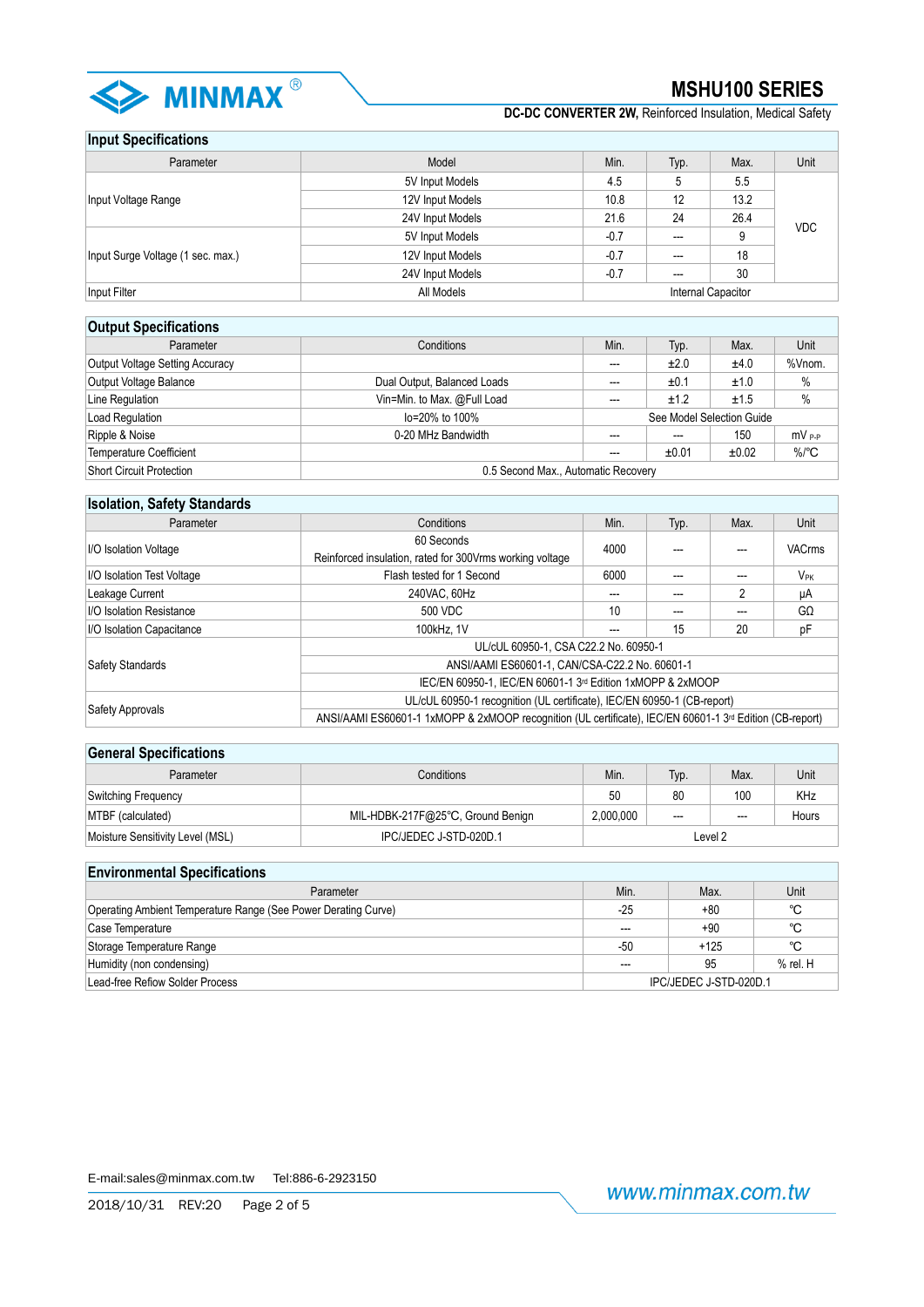

**DC-DC CONVERTER 2W.** Reinforced Insulation, Medical Safety

## **Power Derating Curve**



### **Notes**

- 1 Specifications typical at Ta=+25℃, resistive load, nominal input voltage and rated output current unless otherwise noted.
- 2 These power converters require a minimum output loading to maintain specified regulation, operation under no-load conditions will not damage these modules; however they may not meet all specifications listed.
- 3 We recommend to protect the converter by a slow blow fuse in the input supply line.
- 4 Other input and output voltage may be available, please contact factory.
- 5 Specifications are subject to change without notice.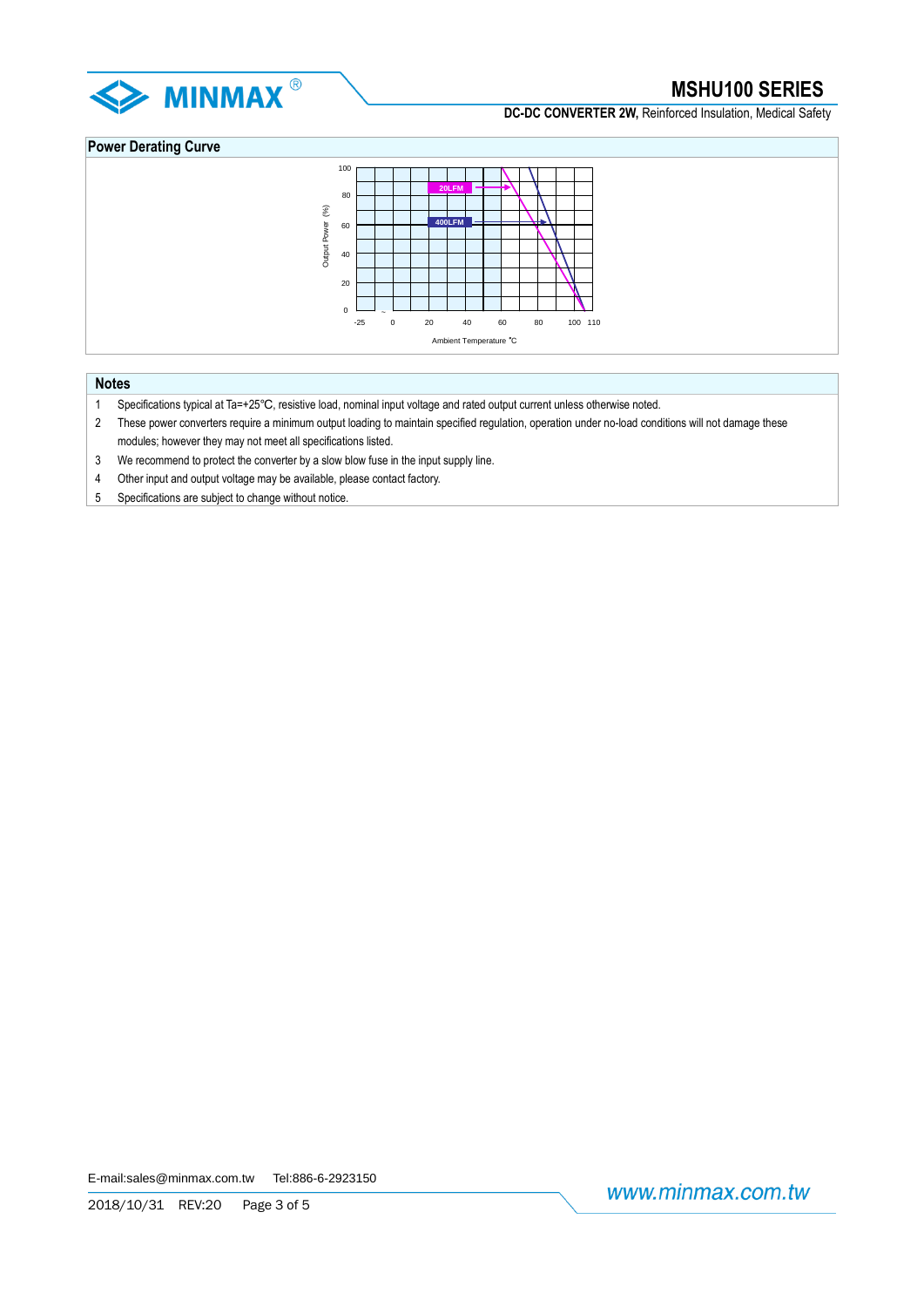

**DC-DC CONVERTER 2W,** Reinforced Insulation, Medical Safety

### **Package Specifications** Mechanical Dimensions **Connecting Pin Patterns** Connecting Pin Patterns 24.0 [0.94] 17.78 [0.70]  $15.24 [0.6]$  $\frac{3.11}{[0.12]}$ [0.1] 日中  $\overline{+}$ 16 10 9 18.1 [0.71] 13.7 [0.54] Top Vie 16.6 [0.65] 13.7 [0.54] 19.5 [0.77] 1 7 8  $\overline{1}$ 1.00 [0.04]  $\boxed{+}$ [0.11]  $\ddot{\phantom{1}}$  $2\frac{1}{2}$  $9.0 [0.35]$ 1.6 [0.06] 2.54 [0.10] SI SEATING<br>| PLANE  $\stackrel{\circ}{\scriptstyle\circ}$  $\frac{9.25 \pm 0.5}{0.36 \pm 0.02}$ 0.25 [0.01]  $\overline{C}$  0.15 S  $10.6 [0.42]$   $21.5 [20.06]$ ►All dimensions in mm (inches) 1 7 8 ₫ ►Tolerance: X.X±0.5 (X.XX±0.02) 4.3 [0.17]Bottom View X.XX±0.25 ( X.XXX±0.01)  $\frac{16}{10}$  10  $\frac{9}{10}$ ►Pins ±0.05 (±0.002)

| <b>Pin Connections</b> |               |             | <b>Physical Characteristics</b> |              |                  |
|------------------------|---------------|-------------|---------------------------------|--------------|------------------|
| Pin                    | Single Output | Dual Output | Case Size                       |              | 24.0x13.7x9.0mn  |
|                        | -Vin          | -Vin        |                                 |              |                  |
|                        | NC.           | NC.         | Case Material                   |              | Non-Conductive I |
| 8                      | <b>NC</b>     | Common      |                                 |              |                  |
| 9                      | +Vout         | +Vout       | <b>Pin Material</b>             | $\mathbf{r}$ | Phosphor Bronze  |
| 10                     | -Vout         | -Vout       |                                 |              |                  |
| 16                     | $+V$ in       | $+V$ in     | Weight                          |              | 3.75g            |

| Connections |               |             | <b>Physical Characteristics</b> |                                                               |
|-------------|---------------|-------------|---------------------------------|---------------------------------------------------------------|
| Pin         | Single Output | Dual Output | Case Size                       | 24.0x13.7x9.0mm (0.94x0.54x0.35 inches)                       |
|             | -Vin          | -Vin        |                                 |                                                               |
|             | NC.           | NC.         | Case Material                   | Non-Conductive Black Plastic (flammability to UL 94V-0 rated) |
| 8           | NC.           | Common      |                                 |                                                               |
| 9           | +Vout         | +Vout       | <b>Pin Material</b>             | Phosphor Bronze                                               |
| 10          | -Vout         | -Vout       |                                 |                                                               |
| 16          | $+V$ in       | $+V$ in     | Weight                          | 3.75q                                                         |
|             |               |             |                                 |                                                               |

NC: No Connection

| <b>Order Code Table</b> |                            |  |  |  |
|-------------------------|----------------------------|--|--|--|
| Standard                | For water-washable process |  |  |  |
| MSHU102                 | MSHU102-W                  |  |  |  |
| MSHU104                 | MSHU104-W                  |  |  |  |
| MSHU105                 | MSHU105-W                  |  |  |  |
| MSHU108                 | MSHU108-W                  |  |  |  |
| MSHU109                 | MSHU109-W                  |  |  |  |
| MSHU112                 | MSHU112-W                  |  |  |  |
| MSHU114                 | MSHU114-W                  |  |  |  |
| MSHU115                 | MSHU115-W                  |  |  |  |
| MSHU118                 | MSHU118-W                  |  |  |  |
| MSHU119                 | MSHU119-W                  |  |  |  |
| MSHU122                 | MSHU122-W                  |  |  |  |
| MSHU124                 | MSHU124-W                  |  |  |  |
| MSHU125                 | MSHU125-W                  |  |  |  |
| MSHU128                 | MSHU128-W                  |  |  |  |
| MSHU129                 | MSHU129-W                  |  |  |  |